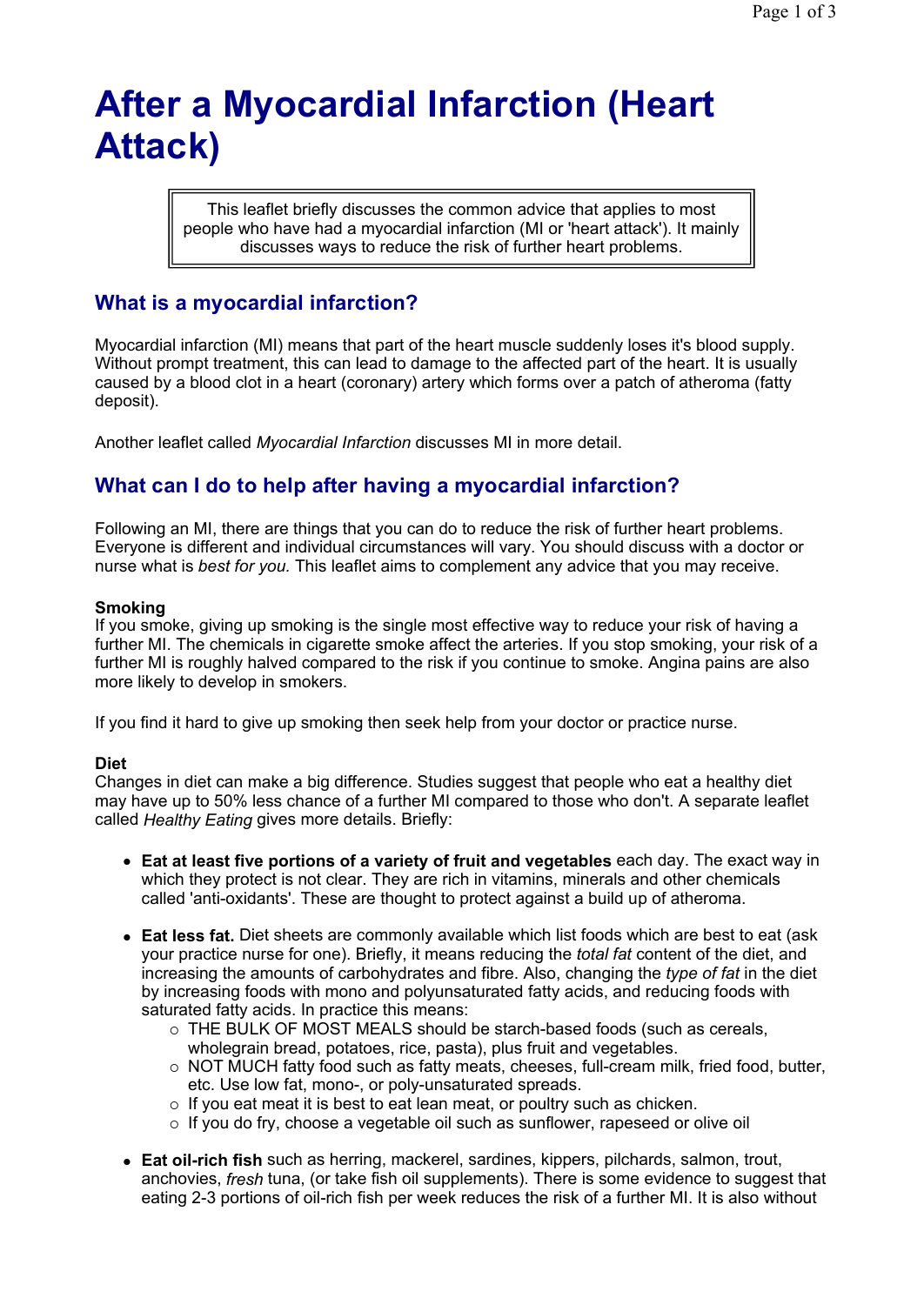side effects! It is probably the 'omega-3 fatty acids' in the fish oil that help. These can lower blood fat levels, lower blood pressure, and reduce the 'thickness' of blood. These, and possibly other effects of the fish oil, may reduce the build up of atheroma and the risk of MI.

#### **Alcohol**

A little alcohol may help. People who drink 1-2 glasses of wine, or up to a pint of beer, per day have less risk of heart disease compared to those who do not drink at all. It is probably the alcohol rather than anything else in the drink that is the 'active' ingredient. So, a small amount of any alcoholic drink is probably beneficial. The exact way this works is not clear. Alcohol may affect the way atheroma is formed. However, drinking too much alcohol can be harmful.

Men should drink no more than 21 units per week (and no more than 4 units in any one day). Women should drink no more than 14 units per week (and no more than 3 units in any one day). One unit is in about half a pint of normal strength beer, or two thirds of a small glass of wine, or one small pub measure of spirits.

#### **A 'Mediterranean' diet**

Eating a Mediterranean style diet is thought to be one of the best ways to reduce the risk of having an MI. This type of diet is, in effect, a summary of the advice above. That is - meals with poultry rather than red meat, lots of pasta and wholegrain breads, and lots of fruit, vegetables, olive oil, oilrich fish, accompanied by a glass of wine or beer.

#### **Cholesterol**

Cholesterol is involved in the formation of atheroma. The dietary measures above will help to lower cholesterol. In addition, most people who have an MI are advised to take a 'statin' medicine to lower the cholesterol level, unless the level is already very low. There are several statin medicines. Statins work by reducing the amount of cholesterol that is made in the liver.

In general, the lower the cholesterol level, the better. Your GP or practice nurse will give you a 'target' cholesterol level to aim for. This is usually for your cholesterol level:

- to come below 5 mmol/l, or
- to be reduced by 20-25% from your original level, whichever is lower.

You will need a blood test before starting a statin, and about 6 weeks later. A blood test every so often may then be advised to keep a check on the your cholesterol level. The dose may be increased until your target level is reached.

#### **Blood Pressure**

Have your blood pressure checked regularly. High blood pressure is a major risk factor for heart disease. Normal blood pressure is less than 140/90 mmHg. (However, if you have diabetes you should aim to have a level less than 140/80 mmHg.) Lifestyle changes such as exercise, losing weight, and reducing salt intake help to lower blood pressure. Medication may be advised if it remains high.

#### **Exercise**

Regular exercise is advised for most people. A gradual build up to fitness is best. If you are able, a minimum of 30 minutes brisk walking at least 5 times a week is advised. Anything more is even better. Cycling, dancing, jogging, swimming or brisk walking are the common sorts of exercise. The exercise can be spread over the day. (For example, three 10 minute spells of brisk walking, cycling, dancing, etc, per day.)

Before starting regular exercise, get the go-ahead from your doctor as strenuous exercise in certain situations may not be advised.

#### **Weight**

If you are overweight then reducing your weight will reduce your risk of a future MI.